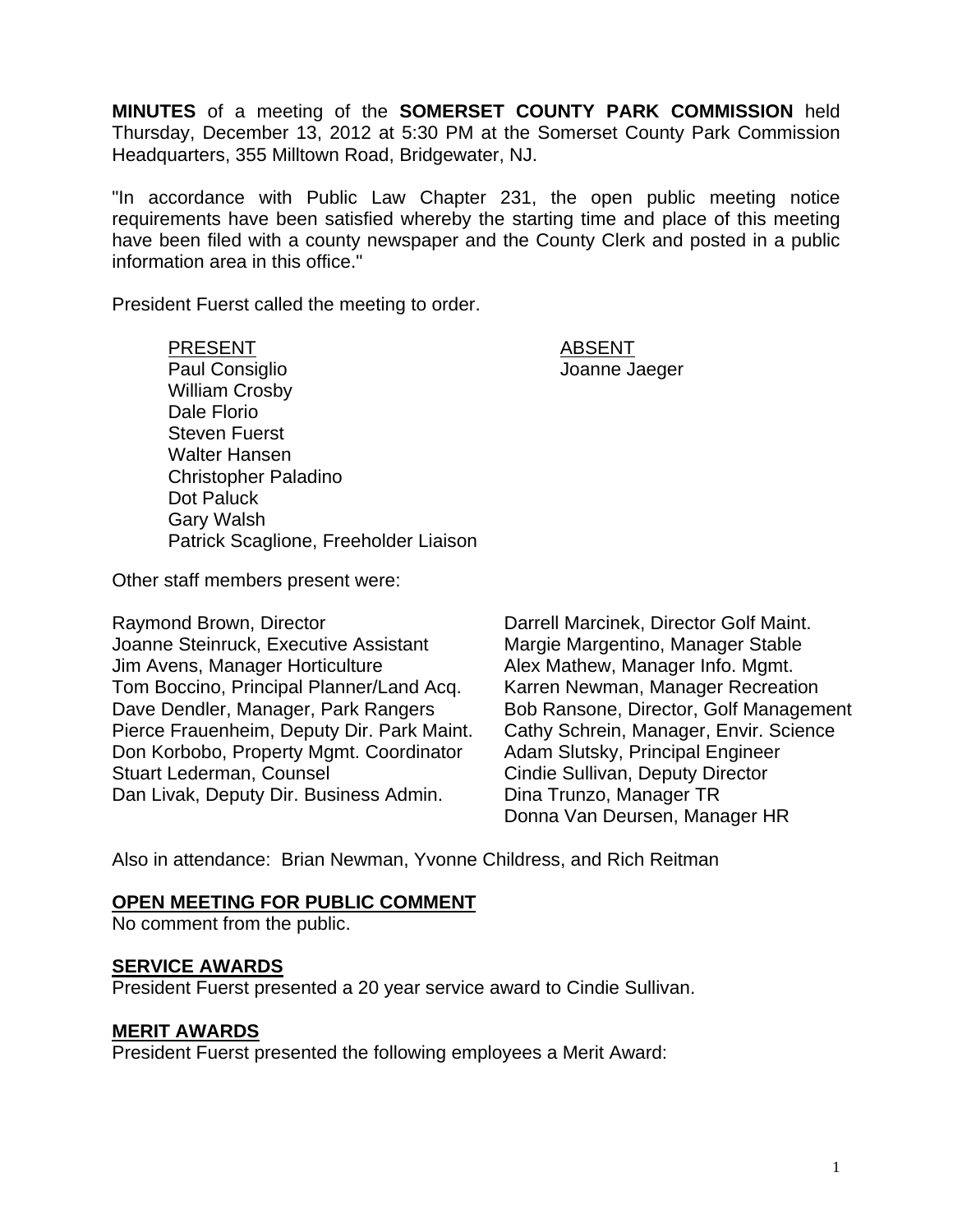Steven Crofts, Karen Migliore, Andrew Hojnowski, Mike Adams, Marjorie Margentino, Dave Kuczynski, Marnie Maciborski, Robert Daniels, Barbara Hirtes, Kevin Ashmead, Vladimir Levitsky, and Maryann Zecca.

# **APPROVAL OF THE MINUTES**

President Fuerst called for the approval of the minutes of the last regular meeting held November 15, 2012. MOVED BY: Commissioner Walsh; seconded by: Commissioner Consiglio. YEAS: Commissioners Consiglio, Florio, Hansen, Paladino, Paluck, Walsh, and President Fuerst. NAYES: None. ABSTAIN: Commissioner Crosby. ABSENT: Commissioner Jaeger.

# **APPROVAL OF BILLS FOR PAYMENT**

# **Resolution R12-075 - Payment of Claims**

Resolution authorizing payment of bills for \$1,189,008.40 comprising of check numbers 224673-224689, 225071-225090, 225154-225164, 226658-226661, 224444-224497, 224752-224803, 225091-225138, and 226592-226657. MOVED BY: Commissioner Crosby; seconded by: Commissioner Consiglio. YEAS: Commissioners Consiglio, Crosby, Hansen, Paladino, Paluck, Walsh, and President Fuerst. NAYES: None. ABSTAIN: Commissioner Florio. ABSENT: Commissioner Jaeger.

# **DIRECTOR'S REPORT**

Director Brown submitted a report for the month of November 2012.

# **COMMISSIONER CORRESPONDENCE**

- Status Report received regarding Lareau vs. Somerset County Park Commission indicating that Mr. Lareau has filed a Notice of Appeal.
- 2. Letter regarding the sewage connection to the EEC by a neighbor which is not approved because the EEC is not a public sewer line.
- 3. Letter of thanks, especially Jason Bittner, for helping with the success of the Skyland Conference Cross Country Championship.
- 4. Memorandum regarding Park Foundation grants that were given to the Park Commission.
- 5. Letter from Wild Ridge Plants asking permission to collect seeds of native plant species on Park Commission property.
- 6. Letter from a Bridgewater resident strongly requesting the Park Commission become a voice for the Arthur & Friends program at Natirar.

President Fuerst asked about getting monthly updates on the damage caused by Super Storm Sandy and the costs associated with it. Dan Livak responded that he will update the Commissioners each month. Dan reported that most of the storm damage repairs will be reimbursed by the Joint Insurance Fund. He has also been working with FEMA.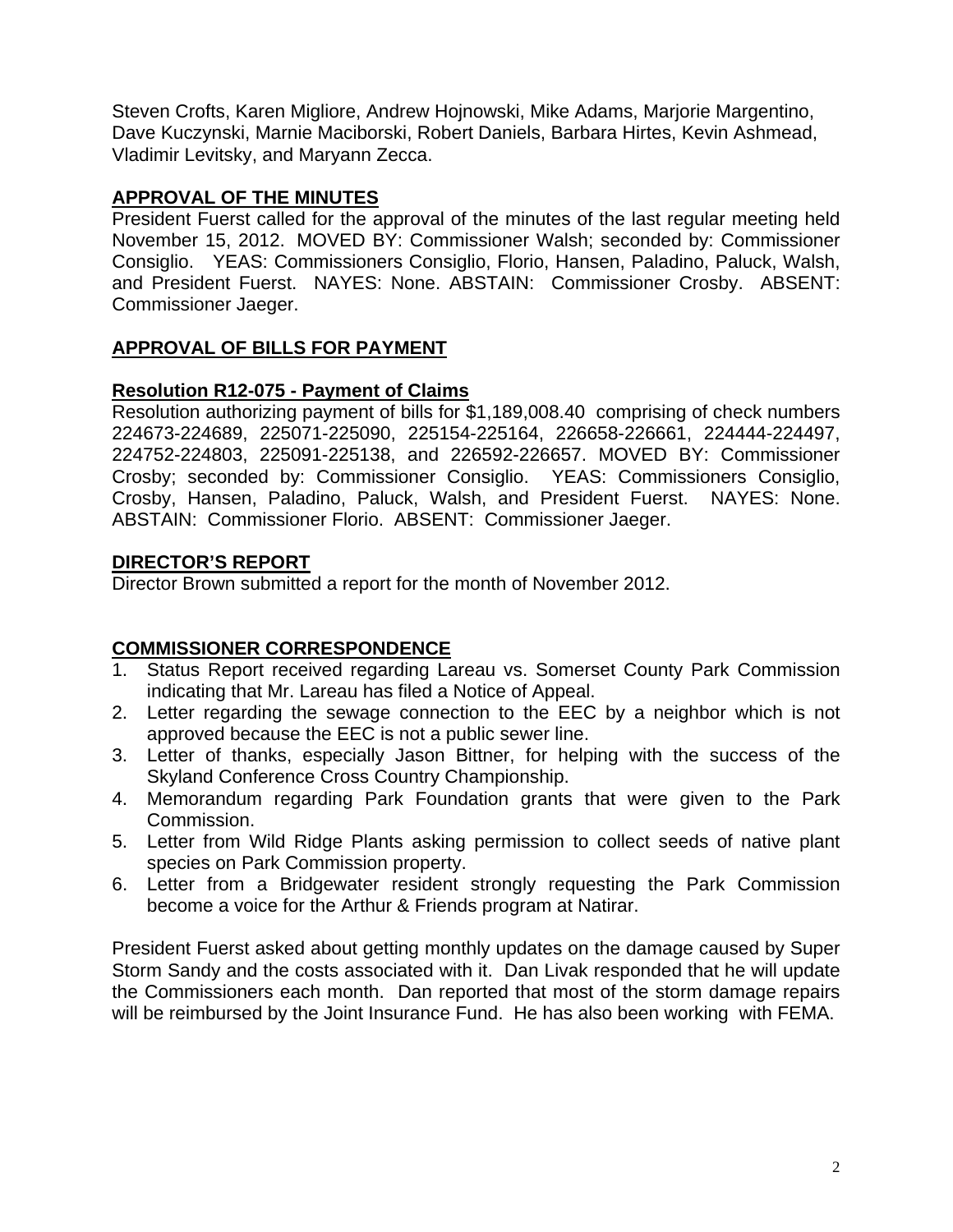# **CONSENT AGENDA**

### **RESOLUTIONS**

The following resolutions were MOVED BY: Commissioner Hansen; seconded by: Commissioner Walsh. YEAS: Commissioners Consiglio, Crosby, Florio, Hansen, Paladino, Paluck, Walsh, and President Fuerst. NAYES: None. ABSENT: Commissioner Jaeger.

### **Resolution R12-076 – Authorizing State Contract Purchase of Computer Hardware and Software for IT Disaster Recovery Implementation**

Resolution awards a contract to Dell, Inc. for the purchase and installation of the hardware with AppAssure Backup and Replication software. The cost is not to exceed \$22,000.00.

#### **Resolution R12-077 – Adopting the 2013 Temporary Budget**

Resolution adopts the temporary budget for the first quarter of 2013.

#### **Resolution R12-079 – Setting the 2013 Public Meeting Dates**

| January 17, 2013                       | July 18, 2013 at 8:00 AM                 |
|----------------------------------------|------------------------------------------|
| February 21, 2013                      | August 15, 2013 at 8:00 AM               |
| March 14, 2013 at 5:30 PM WORK SESSION | September 19, 2013                       |
| March 21, 2013                         | October 17, 2013                         |
| April 18, 2013                         | November 7, 2013 at 5:30 PM WORK SESSION |
| May 16, 2013 at 8:00 AM                | November 14, 2013                        |
| June 20, 2013 at 8:00 AM               | December 12, 2013                        |

Counsel Lederman informed the Commissioners that during the Work Session there will be no official action taken.

### **Resolution R12-080 – Award of Contract for Entertainment Consultant for Summer Concerts at Duke Island Park**

Resolution awards a contract to LaGuardia & Associates Entertainment. The fee is ten percent of the artists' cost.

# **Resolution R12-081 – Award of Contract for Sound Production Services for Summer Concerts at Duke Island Park and July 4th Festival**

Resolution awards a contract to RTD Productions and the cost is not to exceed \$9,150.00.

#### **Resolution R12-082 – Award of Contract for Design of Promotional Materials**

Resolution awards a contract to Contempographics for the Annual Report (\$850.00), Annual Golf Magazine (\$1,950.00), and Duke Island Park Concert Poster and Brochure (\$1,850.00).

#### **Resolution R12-083 – Award of Contract for Public Relations**

Resolution awards a contract to The Reitman Group for a retainer of \$2,325.00 per month.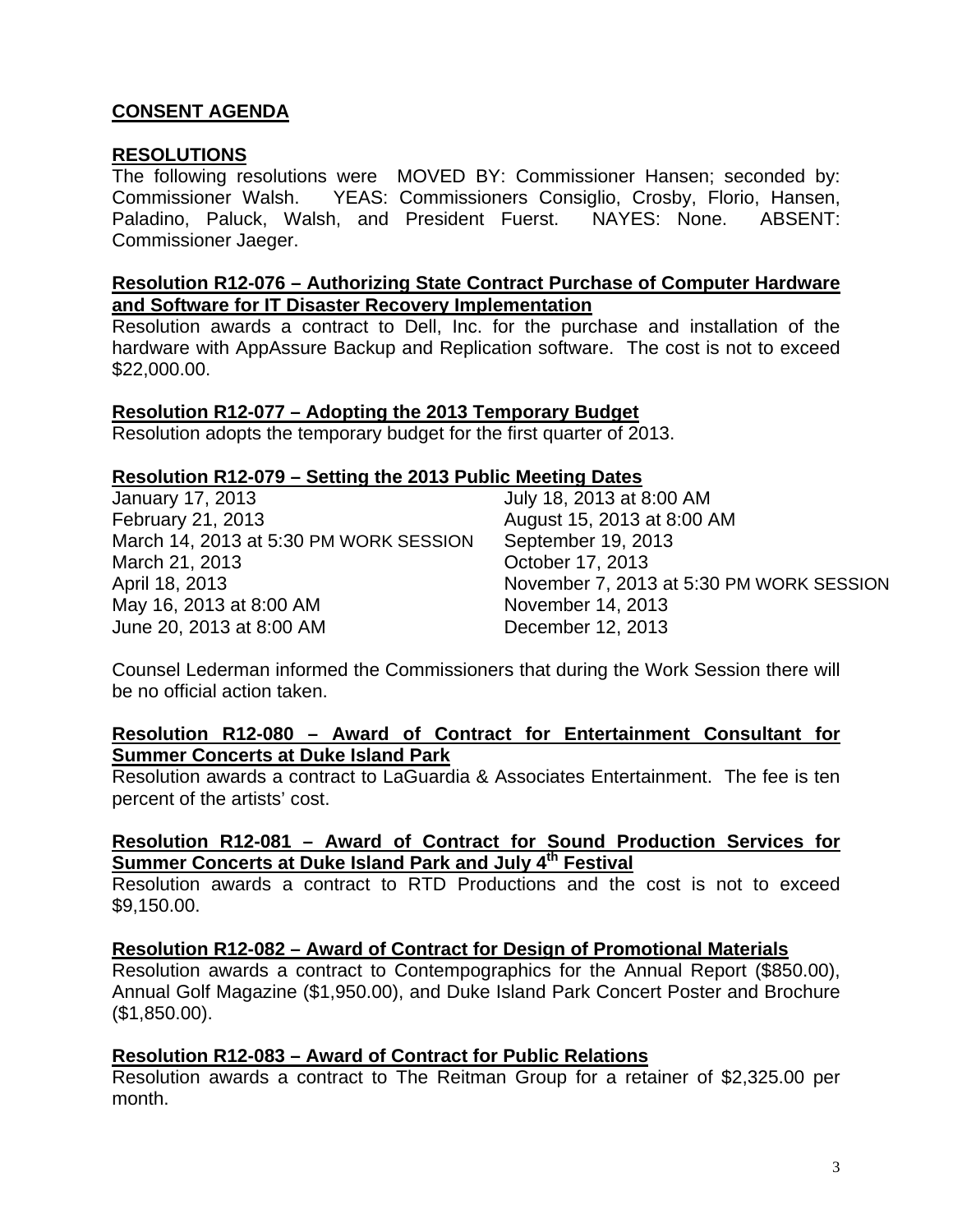## **Resolution R12-084 – Award of Contract for Health Benefits Consulting Services**

Resolution awards a contract to Gallagher Benefit Services, Inc. and the fee is \$27,000.00 offset by any commissions received.

## **Resolution R12-086 – Award of Contract for Tree Pruning and Removal Services**

Resolution awards a contract to Tamke Tree Experts as the primary vendor and Tuff Greens as the secondary vendor. The cost is not to exceed \$43,543.00.

### **Resolution R12-087 – Award of Contract for Co-Op Purchase for One (1) 2013 or Current Model Year Dodge Ram 5500 Regular Cab Four Wheel Drive Cab and Chassis**

Resolution awards a co-op contract to Beyer CDJR and the cost is not to exceed \$49,153.00. This Golf Division vehicle is replacing a vehicle that was sent to the auction.

# **Resolution R12-088 – Award of Contract for Co-Op Purchase for One (1) Gallon Mason Dump Truck Body with Options Installed**

Resolution awards a co-op contract to Cliffside Body Corporation and the cost is not to exceed \$11,683.00. This is the dump part of a truck to be used by the Golf Division.

# **Resolution R12-089 – Award of Contract for Flexible Spending Account Administration**

Resolution allows agreement with the County of Somerset and Discovery Benefits, Inc. to implement a Flexible Spending Account for participating employees to set aside a portion of their salary, through payroll deductions, for the reimbursement of qualified medical expenses.

The following resolutions were taken out of the Consent Agenda:

Commissioner Florio questioned why the Fee Schedule needed to be adopted at this meeting. He questioned why, if the budget is not final until March, does the Park Commission need to approve it now? Director Brown reported that a modest fee increase is necessary due to the rates already being less than what other counties are charging. Commissioner Paluck reported that the increase in the golf rates helps maintain the courses.

## **Resolution R12-078 – Adopting the 2013 Fee Schedule**

Resolution adopts the new fees for 2013. MOVED BY: Commissioner Paluck; seconded by: President Fuerst. YEAS: Commissioners Crosby, Hansen, Paluck, Walsh, and President Fuerst. NAYES: Commissioners Consiglio, Florio, and Paladino. ABSENT: Commissioner Jaeger.

## **Resolution R12-085 – Award of Contract for Health and Dental Benefits**

Resolution awards a contract to Horizon Blue Cross/Blue Shield for health benefits and Delta Dental for dental benefits. The contract is for the period of January 1 to December 31, 2013. MOVED BY: Commissioner Consiglio; seconded by: Commissioner Crosby. YEAS: Commissioners Consiglio, Crosby, Hansen, Paladino,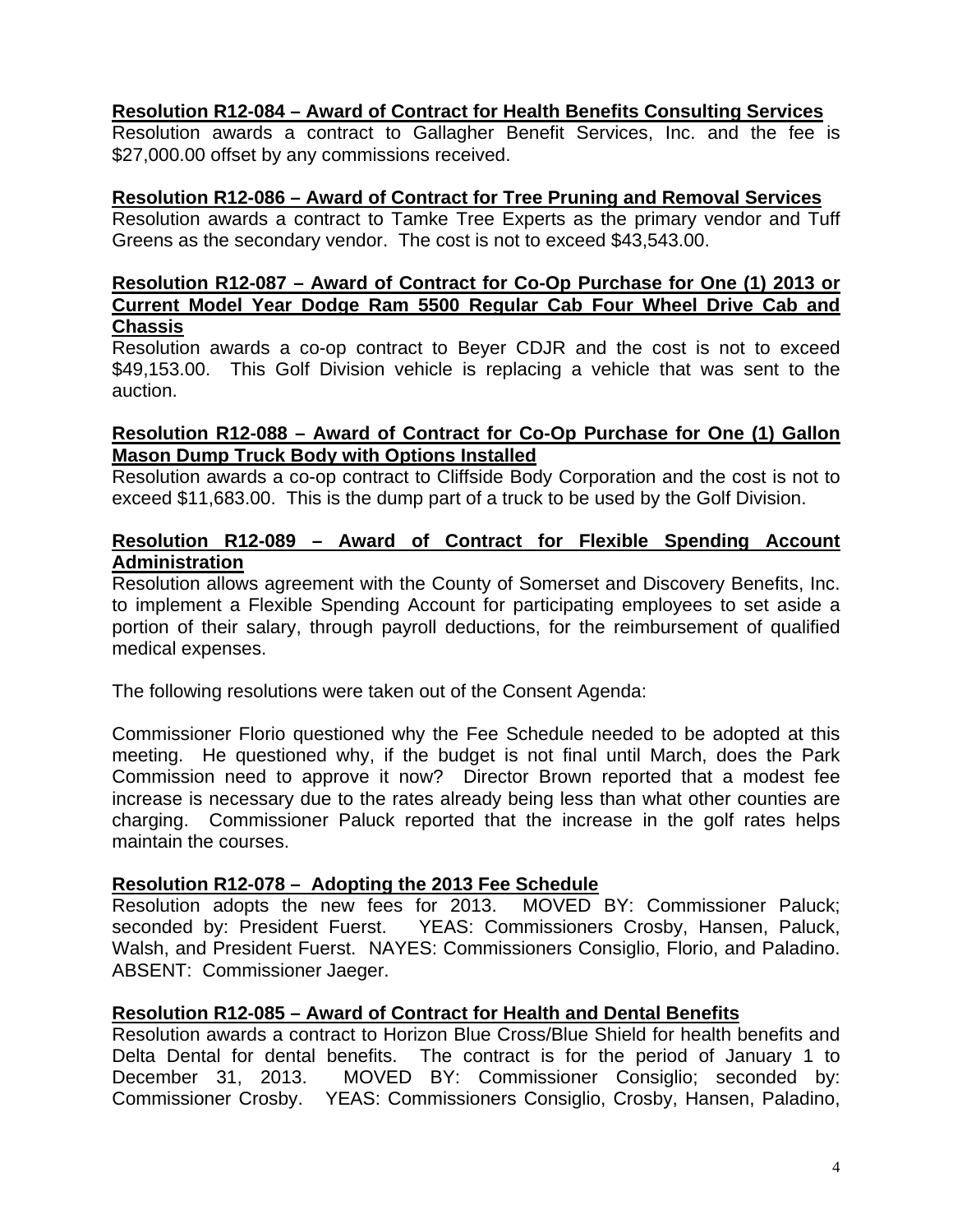Paluck, Walsh, and President Fuerst. NAYES: None. ABSTAIN: Commissioner Florio. ABSENT: Commissioner Jaeger.

# **COMMITTEE REPORTS**

# **FINANCE/BUSINESS ADMINISTRATION**

Commissioner Walsh, Chair of the Committee, submitted a report for the month of November 2012.

Commissioner Walsh reported that the revenue is five percent more than 2010.

Dan Livak, Deputy Director/Business Administrator reported that currently the revenue is \$245,000.00 more than the anticipated 2012 revenue budget. Dan distributed copies of the Transfer and Cancellation of Appropriations, as well as the projected surplus which will be adopted at the December 27 meeting.

At this point of the meeting Commissioners Paladino and Walsh left the meeting.

## **HUMAN RESOURCES**

Commissioner Consiglio, Chair of the Committee, submitted a report for the month of November 2012.

Donna Van Deursen, Manager, Human Resources reported that open enrollment information will be distributed to all employees and retirees. Donna is working on training programs on safety with the County and Joint Insurance Fund.

## **LEISURE SERVICES**

Cindie Sullivan, Deputy Director reported that she has been busy preparing for the budget, Fee Schedule, and goals for staff. Cindie has been working with Ray Brown and Cliff Zink on the history book. It is hoped to have the book completed by early spring. The Turkey Trot had 400 participants.

Cathy Schrein, Manager, Environmental Science reported that the Basking Ridge *Patch*  awarded the Environmental Education Center the 2012 Readers' Choice award for the Best County Park. The Frost Fest event will wrap up this weekend with the Hibernation Masquerade. The Fuzzy Lemons rock and roll band will play music for young children who are invited to attend in their pajamas and who will say "good night" to the animals as the animals go into hibernation.

Dina Trunzo, Manager Therapeutic Recreation reported that Pictures with Santa was great and had 25 children participate. Most of the families were new to the Therapeutic Recreation Department and were not on the mail list or aware of the services provided by the TR Department. The department received a lot of positive feedback and the families were very grateful that his type of program was offered. Dina is looking forward to making it even better next year.

Marge Margentino, Manager Stable reported that the Stable continues to deal with the damage caused by Super Storm Sandy. The Stable re-opened two weeks ago. Four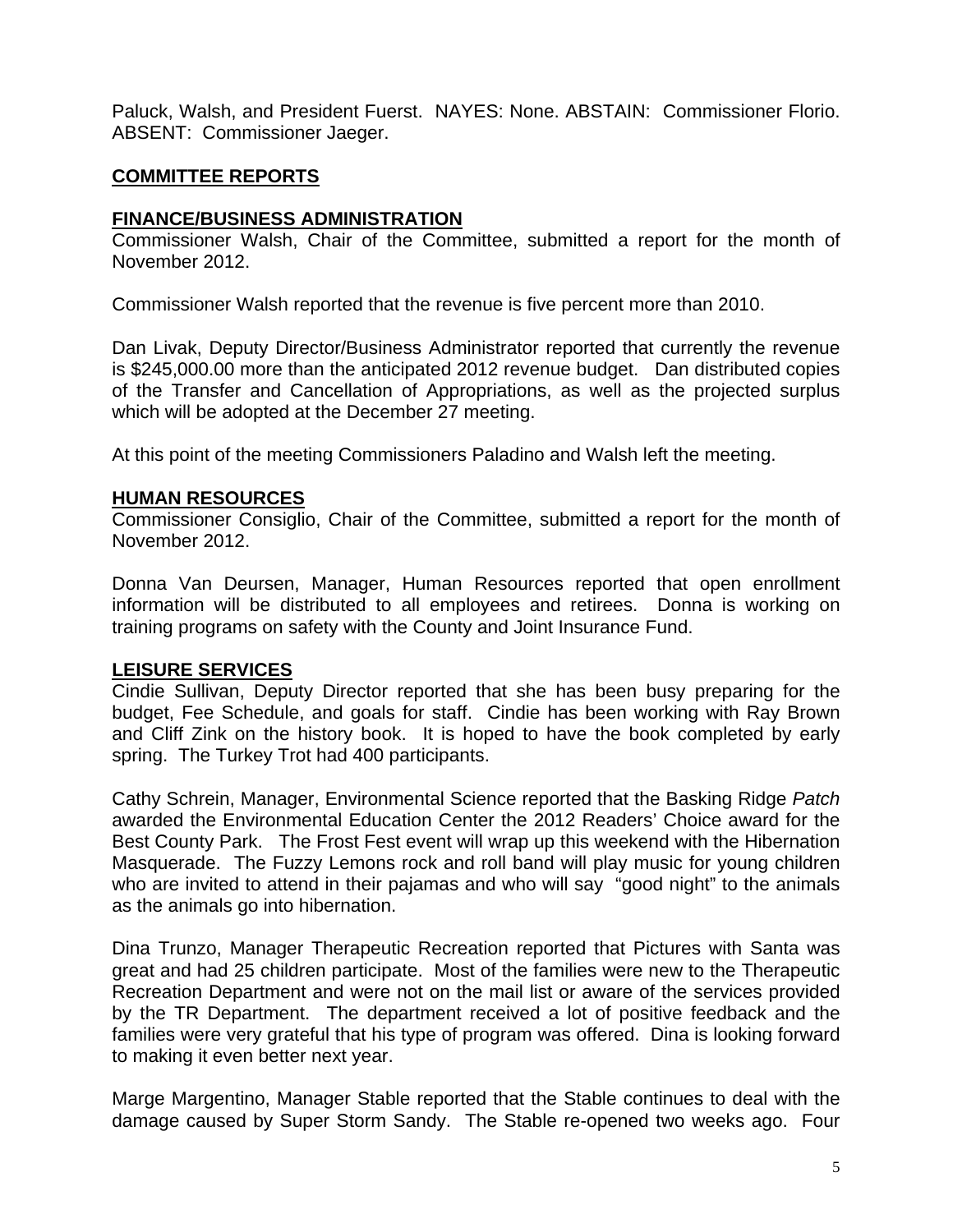weeks of lessons had to be rescheduled. Winter registration will begin this week. Director Brown sincerely thanked Marge for her outstanding work on the Stable review. It was a professional document.

# **GOLF MANAGEMENT**

Commissioner Paluck, Chair of the Committee, submitted a report for the month of November 2012.

Darrell Marcinek, Director Golf Maintenance reported that the storm cleanup is going well and the golf courses should be ready for the 2013 season. Power at Warrenbrook Maintenance building was restored one week ago. Work on the cart paths at Quail Brook began this week.

Bob Ransone, Deputy Director Golf Management reported that golf rounds are 19,000 more than 2011. Spooky Brook, Green Knoll, and Neshanic Valley remain open. Spooky Brook will close on December 31 and Green Knoll and Neshanic Valley will remain open all winter. Bob was contacted by the New Jersey Golf Association to host the 2014 Public Links and the Metropolitan Golf Association would like to hold a Public Links in 2015. There is a USGA qualifier scheduled for the summer of 2013.

## **INFORMATION MANAGEMENT**

Commissioner Hansen, Chair of the Committee, submitted a report for the month of November 2012.

Alex Mathew, Manager, Information Management reported that work has been completed in restoring the data and voice lines. Warrenbrook Maintenance building remains closed.

# **VISITOR SERVICES**

Commission Crosby, Chair of the Committee, submitted a report for the month of November 2012.

Dave Dendler, Manager, Park Rangers reported that the Rangers continue with the trail work at the Sourland Mountain Preserve and will be completed December 15. Washington Valley park will be cleared between mid and the end of January 2013. The Volunteer Park Patrol will finish in January. Rangers will be performing CPR and First Aid training during the winter months.

## **PROPERTY MANAGEMENT**

Commissioner Crosby, Chair of the Committee, submitted a report for the month of November 2012.

Don Korbobo, Property Management Coordinator reported that he has had 21 inquiries from neighbors of County property regarding fallen trees. The contractors and Maintenance roving crews have been able to take care of those trees. Don will be taking a Joint Insurance Fund representative on a tour December 18 to the damaged sites.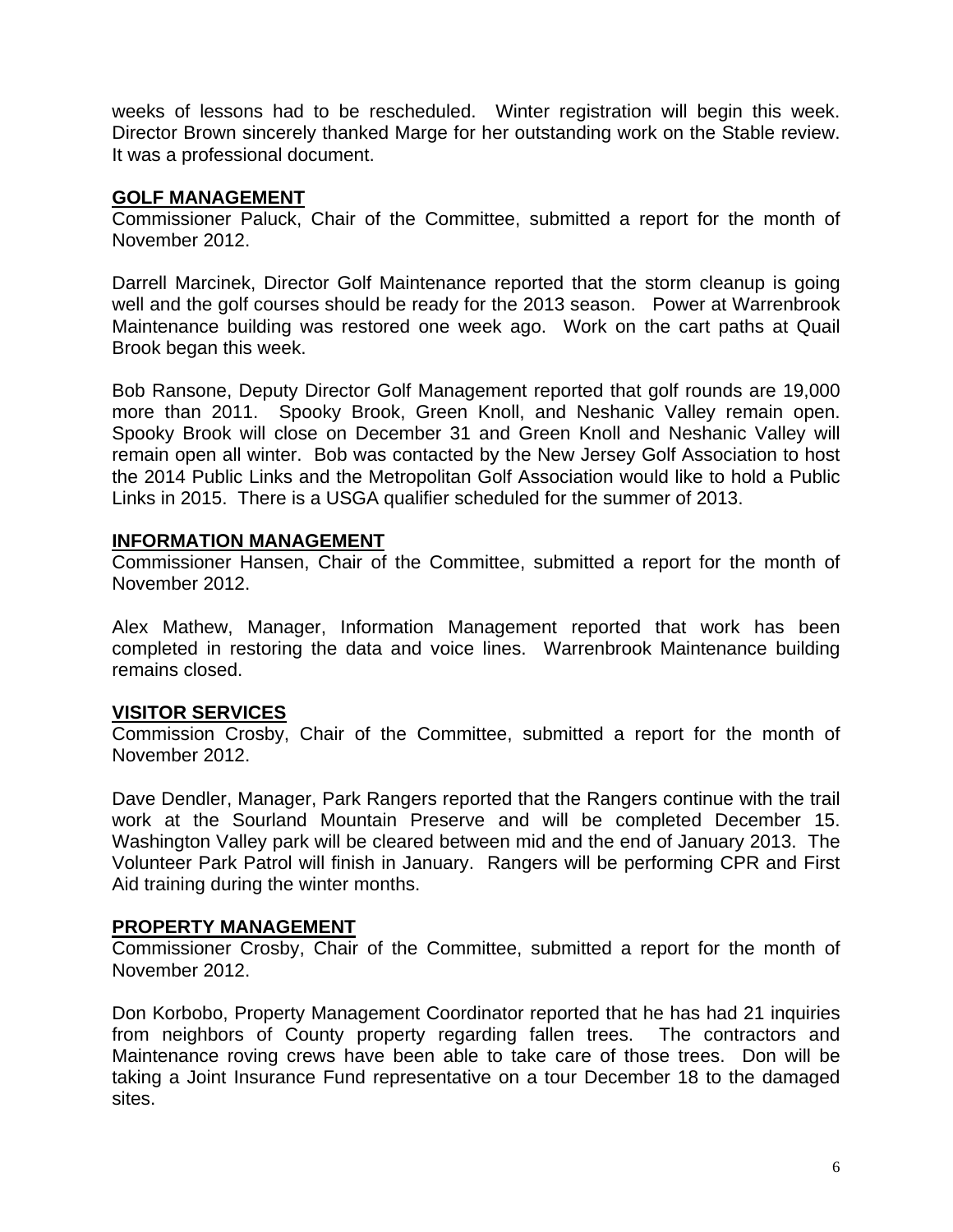# **PLANNING AND LAND ACQUISITION**

Commissioner Paluck, Chair of the Committee, submitted a report for the month of November 2012.

Tom Boccino, Parks Section Principal Planner, Land Acquisition reported that he is busy with closings before the end of the year. The total of acquired properties this year will not be as high as last year but there are several hundred acres already under contract so he expects it to be higher next year.

### **CAPITAL FACILIITES – CONSTRUCTION and ENGINEERING**

Adam Slutsky, Principal Engineer, reported that the Howe All Purpose Field is half completed, and the dredging of the Colonial Park pond will be completed by the spring. The majority of park parking lots have been striped to bring them into compliance with ADA regulations, Quail Brook Golf Course path paving is ongoing, and the Spooky Brook Golf Course potable water line is being constructed.

# **PARK MAINTENANCE & HORTICULTURE**

Commissioner Consiglio, Chair of the Committee submitted a report for the month of November 2012.

Jim Avens, Manager Horticulture reported that staff has completed fall tree plantings at Colonial Park Leash-Free Dog Park, Lord Stirling Stable, Buck Garden, and the Jordan property. A memorial tree, October Glory Red Maple, was planted in memory of Eagle Scout Matt Brown at Washington Valley Park by Washington Eagle Scout Troop 32. Jim worked closely with Eagle Scout Chris Vander fliet to coordinate the planting, staking, mulching, and aftercare. The Scout Troop will water the tree for two summers. Horticulture staff continue with cleanup of branches and logs from Super Storm Sandy. Horticulture is working with Predator Tree Service and Tamke Tree Experts on storm damage tree work due to Super Storm Sandy.

Pierce Frauenheim, Deputy Director Park Maintenance reported that Torpey Field was honored as the field of the year by the New Jersey Chapter of the Sports Turf Managers Association. Pierce expressed how proud he is of his staff.

## **AUDIT COMMITTEE**

No report this month.

## **FREEHOLDER'S REPORT**

Freeholder Scaglione reported that the Skillman Advisory Board meeting was held last evening. Princeton Hydro expressed an interest in reforesting the Park. Tom Boccino reported that the New Jersey Wetlands Mitigation Council will match funds for projects such as that. Such a project would be fully funded by a grant. Tom will be getting more information regarding the project. Ray reported that a Girl Scout Troop is working on cleaning the cemetery. Proposals have been submitted on fencing and signage. Freeholder Scaglione reported that the GSA property in Hillsborough has an agreement with Hillsborough and the County on the use of the property. The cleanup will take approximately another year. It is hoped to have it cleaned by Spring of 2014. Freeholder Pat Walsh will be the Park Commission Freeholder Liaison in 2013. Patrick